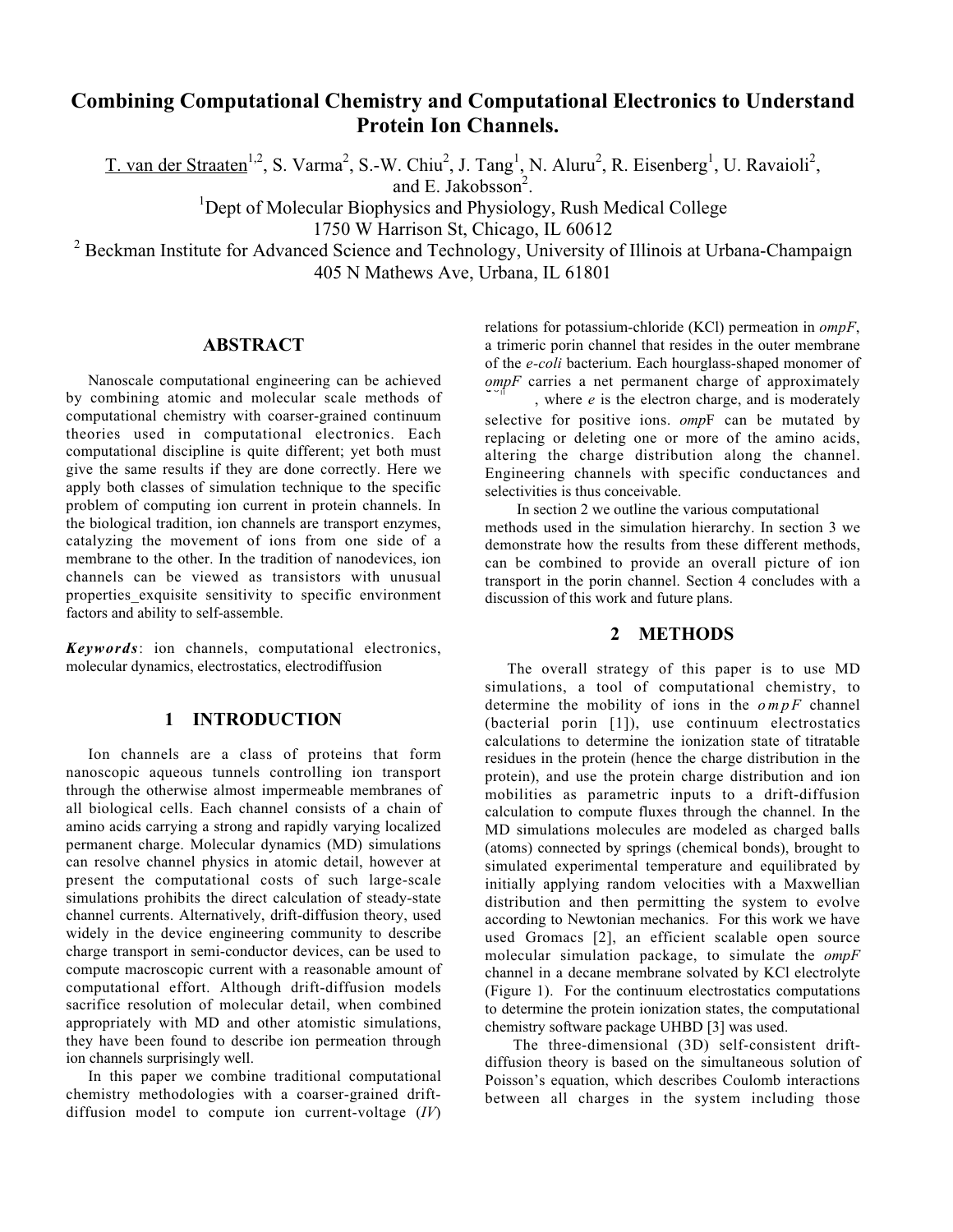

Figure 1. Snapshot of the MD simulation of *ompF*. Ribbon structure is the porin channel protein, small balls of different shading are potassium and chloride ions, strands at the sides of the porin are decane molecules that emulate the lipid membrane.

permanently residing on the protein, and a continuity equation for each ion species, describing permeation down an electrochemical gradient [4] Water is treated as a uniform background medium with a specific dielectric  $\frac{1}{2}$  . For the results presented here we use  $= 80$ , 20 and 2, for the aqueous, protein and membrane regions, respectively. Macroscopic current flow is resolved by assigning an appropriate mobility and diffusion coefficient to each ionic species. The drift-diffusion model is implemented using the PROPHET simulator [5], a computational platform developed at Lucent Technologies and Stanford University. The PROPHET simulator uses the "dial-an-operator" methodology to construct systems of partial differential equations by combining existing differential operators described using a scripting syntax. After the channel geometry is defined on a customized mesh provided by the user (Figure 2), the drift-diffusion equations are discretized and the linear system is solved using iterative methods.

One of the critical features of proteins is that the side chains of the amino acids (hereafter referred to as residues) are ionizable via the addition or subtraction of protons (protonization). The pKa value of a residue is the pH at which the probability of ionization is one half. Standard pKa values calculated for most ionizable residues floating freely in bulk electrolyte are far from neutral pH. This implies that in neutral electrolyte an isolated residue is either always or never protonated, depending whether the pKa value is above or below the electrolyte pH. However, the dielectric environment, proximity of neighboring residues in the folded of the protein, and concentration of the electrolyte solution can shift the pKa from its standard



Figure 2. PROPHET mesh representation of the *ompF* trimer *in situ* in a membrane, immersed in an aqueous bath of *KCl* - (a) longitudinal and (b) cross-sectional slices through the 3D computational domain generated on a uniform rectilinear grid (1.5Å spacing). Electrodes immersed in the baths maintain a fixed bias across the channel/membrane system.

value. Hence the ionization state for every ionizable side chain in a protein must be calculated for that protein in the ion concentration and pH of experimental interest. This is done by solving the nonlinear Poisson equation for the electrostatic potential at all points on the surface of the protein, and postulating that the local pH varies from the bulk pH by a Boltzmann factor. A detailed description of the method is given in [6]. An example of the significance of this calculation is shown in Figure 3, which demonstrates that at neutral pH several residues in *ompF* effectively carry a non-integral charge. Note that the curves for the residues glutamate 117 and glutamate 296, chemically identical, are very different. At the neutral pH of 7 glutamate 296 has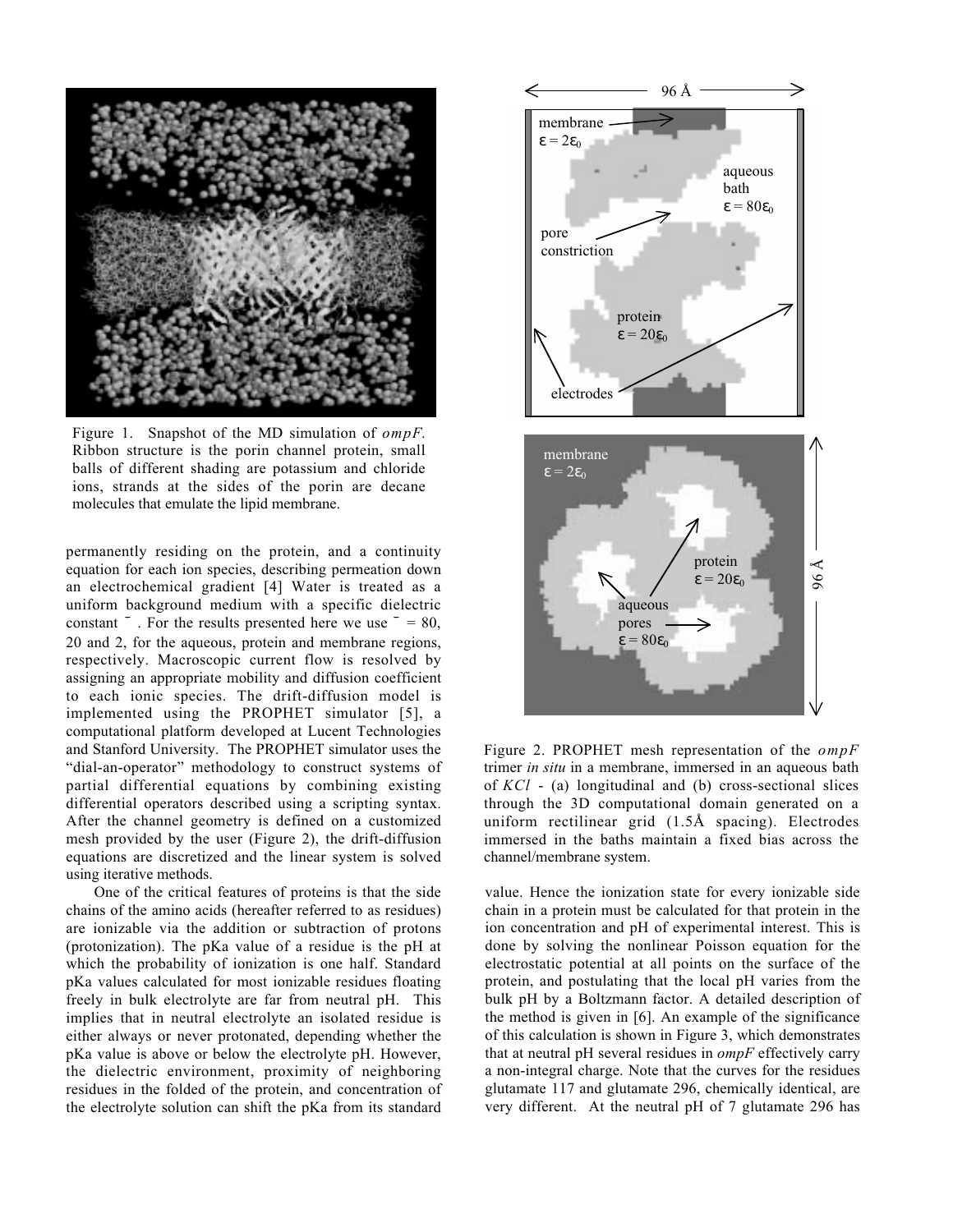practically no charge while glutamate 117 carries a full electronic negative charge. Note also that the charge on histamine 21 varies a lot with just small pH changes near neutrality.

The ionization states for each of the residues in *ompF* were computed as outlined above and used to construct a charge density profile in the protein. In the next section we describe how MD simulations were used to compute the ion diffusion coefficients inside the channel pore. The charge distribution and diffusion coefficient profiles *D(z)* provide inputs for the drift-diffusion simulation.



Figure 3. Titration curves for selected amino acids in the *ompF* porin channel at 150mM KCl. Vertical axis is net charge on the amino acid (electronic units).

## **3 RESULTS**

## **3.1 Molecular dynamics of** *ompF* **Porin**

In these calculations both potassium and chloride ions were permitted to move freely in the electrolyte and in the porin channel. The mobility of ions in different parts of the channel is inferred from the mean-square deviation correlation function  $(MSD) =$ . Samples of the MSD curves for  $K^+$  are shown in Figure 4. Each curve was calculated from position fluctuations of ions residing in a 2 angstrom-long "slice" within the channel pore. The effective diffusion coefficient is one half the slope of the curve at large [7].

Figure 4 shows that the local friction, represented by the initial slope from the origin of the curve, is less than what would correspond to the effective diffusion coefficient, represented by the sustained slope of the curve. The irregular deviation of the MSD curves from linearity suggests that the 5 nanosecond simulation is not sufficient to compute the diffusion coefficient to high accuracy. However the results definitely show that the mobility is much lower in the channel than in the bulk. Similar results are found for chloride ions.

Figure 5. shows the  $K^+$  and Cl diffusion coefficients, calculated from the MSD curves, as a function of axial position inside the channel pore. The protein channel is located between  $z=5\text{\AA}$  and  $z=65\text{\AA}$ , with the pore constriction located at approximately z=30-37Å. Note that for both species the diffusion coefficient inside the pore is suppressed from its value in bulk electrolyte solution  $(D_{\text{bulk}} \sim 2.0 \times 10^{-5} \text{ cm}^2/\text{sec})$ , decreasing by roughly an order of magnitude in the narrowest section of the channel. Diffusion coefficient profiles used in a one-dimensional (1D) drift-diffusion theory are also shown [8]. In contrast to the MSD results, these profiles, which were "reverseengineered" to fit experimentally measured *IV* curves, suggest a large increase in the diffusion coefficient in the pore constriction. However, due to low ion occupancies in pore constriction region (i.e. the ions are rarely found there), the MSD diffusion coefficients are not well resolved in that region. Reliable estimates of the ion occupancies and diffusion coefficients require longer simulation times.



Figure 4. Mean-square-deviation (MSD) curves for  $K^+$ position fluctuations inside the *ompF* porin channel.

#### **3.2 Current-voltage relations**

Figure 6 shows the measured *IV* curve for ion permeation through the open porin channel immersed in 100mM KCl, together with those computed from the driftdiffusion model for various *D(z)*: (a) Axially varying diffusion coefficients (shown in Figure 5), found by "reverse-engineering" a 1D drift-diffusion model to fit experiments, (b) A modified form of these profiles, in which the large peak in the pore constriction is removed, resulting in diffusion coefficients that are both qualitatively and quantitatively similar to that computed from MD simulations, and (c) a spatially uniform diffusion coefficient, the same for both ionic species, the value of which is chosen to give the best fit to the measurement and turns out to be approximately one third of the experimentally determined values for  $K^+$  and Cl<sup>-</sup> in bulk solution. Mobilities were assigned using the Einstein